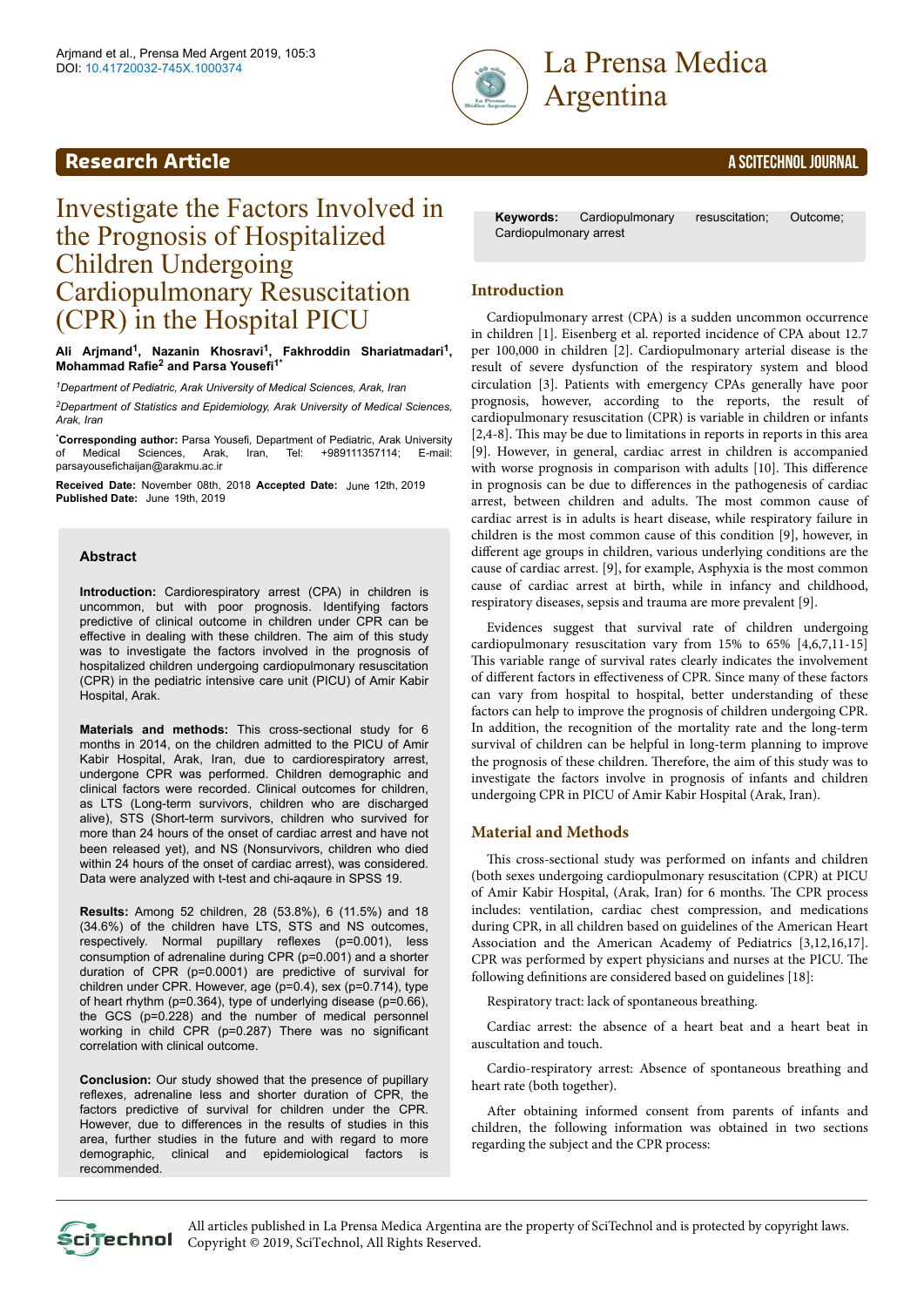Information before CPR: age, gender, underlying disease, Glasgow Coma score (GCS).

Information on the onset and during CPR: ECG at the start of CPR, pupil reflexes, adrenaline dose during CPR, recovery time, Cardiopulmonary, number of medical staff (physicians and nurses).

Children were grouped into one of the following groups based on the outcome of CRP [9]:

Long-term survivors (LTS): children who discharged alive from the hospital.

Short-term survivors (STS), children who have survived for more than 24 hours, but have not yet been discharged.

Non-survivors (NS), children who died within 24 hours of heart attack.

LTS children were followed up for 3 months (at the end of each month) for their survival. Factors that measured including: type of cardiac rhythm in the onset of CPR in the form of asystole and other rhythms such as bradycardia, ventricular fibrillation, etc., the presence or absence of pupil's response to light, and the duration of the CPR. The duration of CPR was defined as the time of starting CPR until selfestablishing the blood circulation or the presence of symptoms such as cardiac output, blood pressure, or sinus rhythm [19]. GCS was calculated according to Table 1. According to this criterion, scores 13 to 15 represent mild brain damage, 9 to 12 indicate moderate brain injury and score less than 9 indicate severe brain damage [20]. Нe underlying illness is considered as the presence or absence of the items in Table 2 [9]. Finally, the obtained data were analyzed using SPSS 19 software. In all stages of the project, ethical considerations such as getting informed consent, possibility of optional withdraw from the project and the confidentiality of the information. Нis research project was approved by the Ethics Committee of the Arak Medical University Research Council with the issue number 2027 and the Code of Ethics 21-171-93.

| Opening the eyes |                              |                                         |  |  |  |
|------------------|------------------------------|-----------------------------------------|--|--|--|
| 1                | Spontaneous                  |                                         |  |  |  |
| $\overline{2}$   | By calling                   |                                         |  |  |  |
| 3                | By pain                      |                                         |  |  |  |
| 4                | Lack of ability to open eyes |                                         |  |  |  |
|                  | Vocal response               |                                         |  |  |  |
|                  | Children                     | <b>Infants</b>                          |  |  |  |
| 1                | Alert                        | Related words: smile, fix and<br>follow |  |  |  |
| 2                | Confused                     | Crying                                  |  |  |  |
| 3                | Disproportionate             | Persistent stimulation                  |  |  |  |
| 4                | Unclear                      | Without calm, agitate                   |  |  |  |
| 5                | Lacking vocal response       | Lacking vocal response                  |  |  |  |
|                  | Movement response            |                                         |  |  |  |
| 1                | Obey                         |                                         |  |  |  |
| $\overline{2}$   |                              | Localization of pain                    |  |  |  |
| 3                |                              | <b>Distance</b>                         |  |  |  |
| 4                | Flaction                     |                                         |  |  |  |
| 5                | Extension                    |                                         |  |  |  |
| 6                | Lacking movement response    |                                         |  |  |  |

Table 1: Glasgow coma score (GCS) Criteria.

| Central nervous system disease: Perinatal asphyxia, meningitis, acute encephalopathy, intrahepatic hemorrhage, hydrocephalus, corpus callosum agenesis, brain |
|---------------------------------------------------------------------------------------------------------------------------------------------------------------|
|                                                                                                                                                               |
|                                                                                                                                                               |
|                                                                                                                                                               |
|                                                                                                                                                               |
|                                                                                                                                                               |

Table 2: Underlying diseases studied in children under study.

#### **Results**

The present study conducted in a six months period in 2014. The study population consist of children admitted to the PICU of Amir Kabir Hospital in Arak. 52 children were enrolled in the study. Нe mean age of children was  $11.5 \pm 8.88$  months. The mean GCS and the mean number of adrenaline intake during CPR were  $5.67 \pm 1.65$  and  $2.67 \pm 1.75$ , respectively. Also, the average CPR and the mean number of medical staff present in the CPR were  $23.03 \pm 16.1$  minutes and  $4.73$ ± 1.28, respectively (Table 3). Among 52 children, 31 (59.6%) were girls and 21 (40.4%) were boys. Нe most common underlying conditions in children was congenital heart disease and sepsis with

frequency of 12 (23.1%) and 10 (19.2%) respectively. Also, for 5 (9.6%) children, underlying illness was unknown. 2 (3.8%), 5 (9.6%) and 45 (86.5%) of the children had respectively VF, sinus, and asystole rhythms in their cardiac system. Concerning the outcomes of children, 28 (53.8%), 6 (11.5%) and 18 (34.6%) children had LTS, STS and NS consequences, respectively (Table 4) (Figure 1).

Нree-month follow up of children with LTS and STS outcomes showed that children, 6 (21.4%) of 28 children with LTS and 2 (33.3%) of 6 children with STS finally died.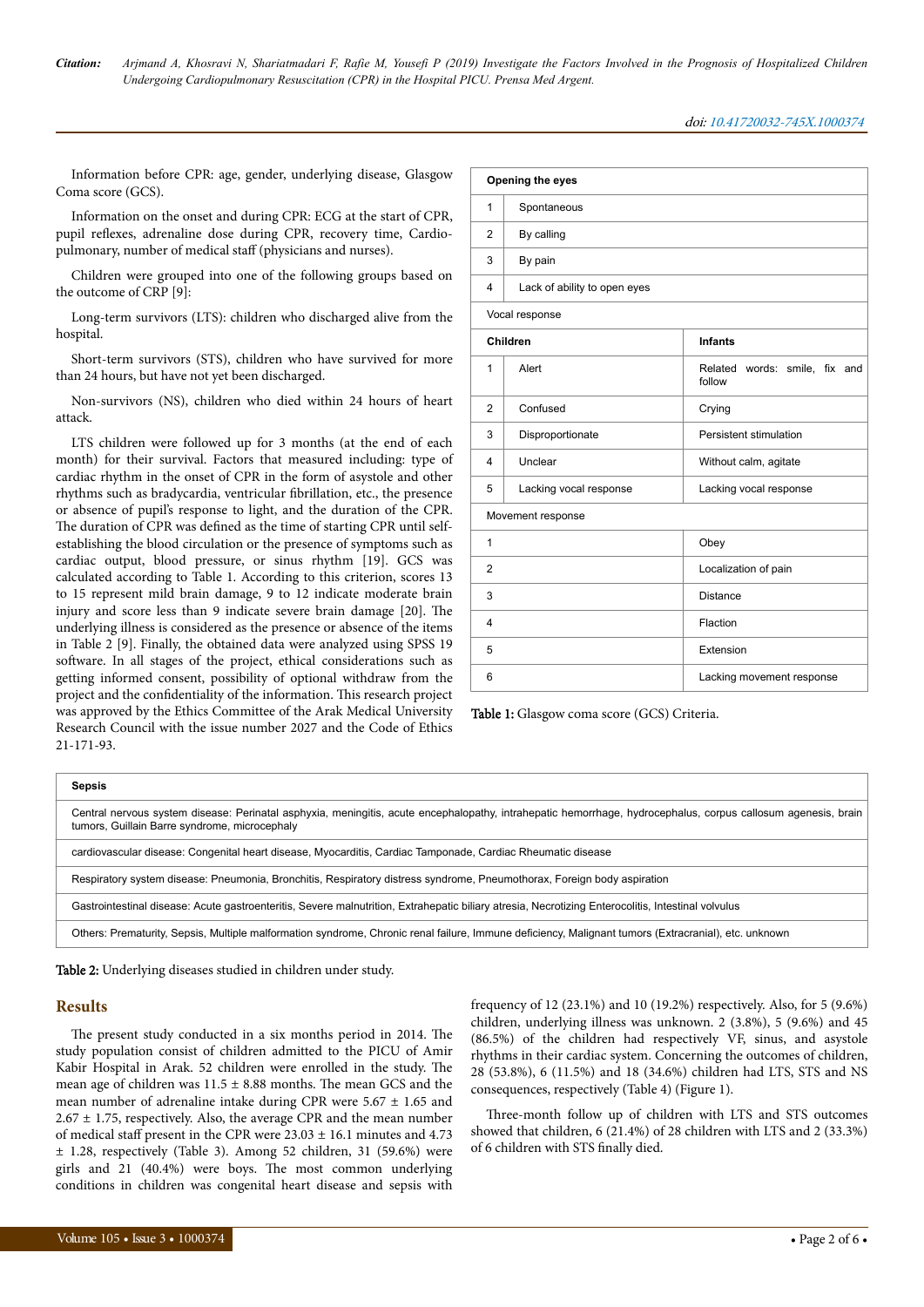*Citation: Arjmand A, Khosravi N, Shariatmadari F, Rafie M, Yousefi P (2019) Investigate the Factors Involved in the Prognosis of Hospitalized Children Undergoing Cardiopulmonary Resuscitation (CPR) in the Hospital PICU. Prensa Med Argent.*

#### doi: 10.41720032-745X.1000374

Frequency and mean of study variables based on the three types of outcomes presented in Table 5. Based on these results, the pupil reflex status (p=0.001), the amount of adrenaline consumed during CPR (p=0.001) and the duration of CPR (p=0.0001) were associated with the clinical outcomes of children underwent CPR. Normal pupil reflexes, fewer adrenalin use during CPR, and a shorter CPR, predict the survival of children underwent CPR. 28 (100%), 3 (50%) and 16 (88.8%) of children with LTS, STS and NS respectively had normal pupil reflexes. Нe mean number of adrenaline consumed in the LTS, STS and NS groups was 1.89 ± 1.25, 3.66 ± 2.16, 3.55 ± 1.78, respectively. Also, the mean CPR duration in the groups of LTS, STS and NS was 13.66 ± 12.5, 31.5 ± 14.4 and 34.33 ± 13.33, respectively.

It was also found that between age ( $p=0.4$ ), sex ( $p=71414$ ), type of rhythm (p=364), underlying disease (p=0.66), GCS level (p=0.228) and the number of active medical staff in the children CPR ( $p=0.287$ ) and the clinical outcome of the children did not have a significant relationship.

| <b>Minimum</b> | <b>Maximum</b> | Mean ± Std         | Variable               |  |
|----------------|----------------|--------------------|------------------------|--|
| 3              | 46             | $11.5 \pm 8.87$    | Age (months)           |  |
| 3              | 8              | $5.67 \pm 1.65$    | GCS                    |  |
| U              | 8              | $2.67 \pm 1.75$    | Adrenaline (number)    |  |
| 3              | 60             | 23.03<br>Ŧ<br>16.1 | CPR duration (minutes) |  |
| 2              |                | $4.73 \pm 1.28$    | Staff                  |  |

| Table 3: Demographic results of children. |  |  |
|-------------------------------------------|--|--|
|-------------------------------------------|--|--|

| Variable                  |                          | Frequency  |
|---------------------------|--------------------------|------------|
| Gender                    | Male                     | 31 (59.6%) |
|                           | Female                   | 21 (40.4%) |
| <b>Underlying Disease</b> | CHD                      | 12 (23.1%) |
|                           | Sepsis                   | 10 (19.2%) |
|                           | Seizure                  | 4 (7.6%)   |
|                           | <b>Brian Tumor</b>       | 4 (7.6%)   |
|                           | Intracerebral hemorrhage | $3(5.8\%)$ |

|                          | Pneumonia                | $3(5.8\%)$ |
|--------------------------|--------------------------|------------|
|                          | Metabolic disorder       | $3(5.8\%)$ |
|                          | Other Disease            | $1(1.9\%)$ |
|                          | Unknown                  | $5(9.6\%)$ |
| Heart Rhythm             | Asystole                 | 45 (86%)   |
|                          | Sinus                    | $5(9.6\%)$ |
|                          | Ventricular fibrillation | $2(3.8\%)$ |
| Presence of pupil reflex | yes                      | 47 (90.4%) |
| Consequence              | <b>LTS</b>               | 28 (53.8%) |
|                          | <b>STS</b>               | 6(11.5%)   |
|                          | <b>NS</b>                | 18 (34.6%) |

#### Table 4: Clinical results of children.

CHD: Congenital Heart Disease. Other disease: Burn, drowning, septic shock, foreign body aspiration, Status Epilepticus, methadone poisoning, pulmonary edema and stroke.



Figure 1: Frequency of consequences LTS, STS, NS among 52 children.

| Consequence             |                   |                        |                             |
|-------------------------|-------------------|------------------------|-----------------------------|
| <b>LTS</b>              | <b>STS</b>        | <b>NS</b>              | Variable                    |
| 28 patients             | 6 patients        | 18 patients            |                             |
| $10.21 \pm 8.13$        | $15.33 \pm 15.9$  | $12.22 \pm 6.94$       | Age Mean (months $\pm$ Std) |
| $(42.8\%)12/(57.1\%)16$ | $(50\%)3/(50\%)3$ | $(33.3\%)6/(66.6\%)12$ | Gender (female/male)        |
| $6 \pm 1.58$            | $6.83 \pm 1.72$   | $5.44 \pm 1.68$        | GCS (Mean ± Std)            |
| $(17.8\%)5$             | $(16.6\%)1$       | $(33.3\%)6$            | <b>CHD</b>                  |
| $(21.4\%)6$             | $(16.6\%)1$       | $(16.6\%)6$            | Sepsis                      |
| (10.7%)3                | 0                 | $(5.5\%)1$             | Seizure                     |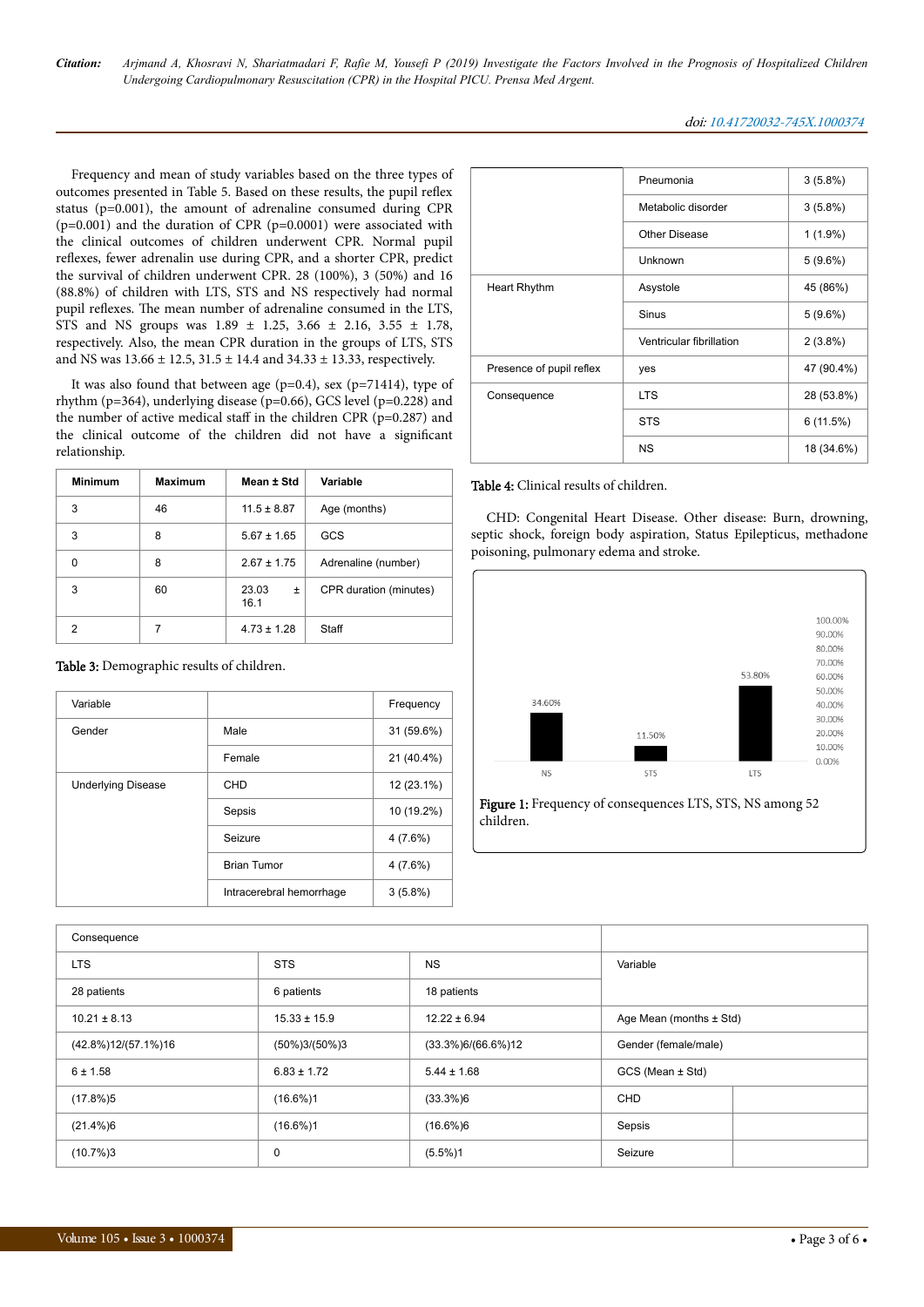| (10.7%)3        | $\mathbf 0$     | $(5.5\%)1$        | <b>Brian Tumor</b>               | Underlying disease |
|-----------------|-----------------|-------------------|----------------------------------|--------------------|
| $(7.1\%)2$      | $(16.6\%)1$     | 0                 | Intracerebral<br>hemorrhage      |                    |
| $(7.1\%)2$      | $\pmb{0}$       | $(5.5\%)1$        | Pneumonia                        |                    |
| $(7.1\%)2$      | $\mathsf 0$     | $(5.5\%)1$        | Metabolic disorder               |                    |
| 0               | $\pmb{0}$       | $(5.5\%)1$        | foreign<br>body<br>aspiration,   |                    |
| $(3.5\%)1$      | $\mathbf 0$     | 0                 | <b>Status Epilepticus</b>        |                    |
| $(3.5\%)1$      | $\pmb{0}$       | 0                 | methadone poisoning              |                    |
| $\mathsf{O}$    | $\mathsf 0$     | $(5.5\%)1$        | pulmonary edema                  |                    |
| $(3.5\%)1$      | $\mathbf 0$     | 0                 | Brain trauma                     |                    |
| $\mathsf{O}$    | $\pmb{0}$       | $(5.5\%)1$        | <b>Burn</b>                      |                    |
| $(3.5\%)1$      | $\pmb{0}$       | 0                 | drowning,                        |                    |
| $\mathbf 0$     | $\pmb{0}$       | $(5.5\%)1$        | Septic Shock                     |                    |
| (10.7%)3        | $(33.3\%)2$     | 0                 | Unknown                          |                    |
| (10.7%)3        | $(16.6\%)1$     | $(5.5\%)1$        | Asystole                         | Heart Rhythm       |
| $(3.5\%)1$      | $(16.6\%)1$     | 0                 | Sinus                            |                    |
| (85.7%)24       | $(66.6\%)4$     | $(94.4\%)17$      | Ventricular fibrillation         |                    |
| $(100\%)28$     | $(50\%)3$       | $(88.8\%)16$      | Presence of pupil reflex         |                    |
| $1.89 \pm 1.25$ | $3.66 \pm 2.16$ | $3.55 \pm 1.78$   | Number of adrenalin (Mean ± Std) |                    |
| $1396 \pm 12.5$ | $31.5 \pm 14.4$ | $34.33 \pm 13.31$ | CPR duration (Mean ± Std)        |                    |
| $4.67 \pm 1.21$ | $5.5 \pm 0.83$  | $4.55 \pm 1.46$   | Staff (Mean ± Std)               |                    |

Table 5: Relationship between demographic and clinical factors with the CPR consequences.

#### **Discussion**

Each year, 16,000 children die in the United States due to unexpected cardiovascular events, more than a half of these children are under the age of one year. Children who need cardiopulmonary resuscitation (CPR) usually only have respiratory arrest. Cardiac Pulmonary Prognosis is poor in children. Only 10 to 15 percent of these children survive, and most of those who survived are suffering from persistent disabilities. Нe ability to diagnose or predict conditions before cardiopulmonary arrest and appropriate start of treatment can not only save the patient's life, but also preserve the quality of life of the patients [21-23]. According to our study, the prevalence of children who were discharged alive from the hospital after the CPR was 53.8% that is more than two other types, and the prevalence of children who died within 24 hours of the onset of CPR was 34.6% that is more than children who survived more than 24 hours after CPR. Our study showed that the status of the pupil's reflexes, the amount of adrenaline consumed during CPR, and the duration of CPR, can be predictive of the outcome of children under the CPR. As normal pupil reflexes, fewer adrenalin use during CPR and shorter CPR, can predict the better survival of children under CPR.

Akçay et al. [9] In 2006, in Turkey, examined the prognosis of 67 children admitted in hospital for CPR. Based on the results of this study, 14.9% of the children survived at least 24 hours after the start of CPR (STS state) 68.7% of children died within 24 hours of the onset of CPR and 16.4% of the children were discharged alive from the hospital. In this study, as our study, the outcome of STS was the third most common consequence of patients. However, in our study, most of the children were discharged from hospital, while in Akçay et al. study, the majority of children with died during the first 24 hour of starting the CPR. In Suominen P et al., study [15], a five-year retrospective study, the percentage of children discharged from the hospital after CPR is similar to that of Akcay et al. [9] and contrary to our study. However, the abundance of LTS in our study was in concordnace with results of Davies CR [12], Gillis J [13], Innes PA [14] and Suominen P [15] studies. In all of these studies, percentage of LTS was 15 to 45 percent.

In our study, congenital heart disease with 23.1% was the most common cause of underlying illness in children with CPR. Suominen P [15] also considered the most common underlying disease in children with CPR as congenital heart diseases, while in Akçay study [9], sepsis, was considered as the most common underlying cause with abundance of 21.2%. In our study, there was no significant relationship between age and CPR outcome. Нis finding was consistent with the study of Akcay A [9] and studies by Suominen P [15] Nichols DG [11] and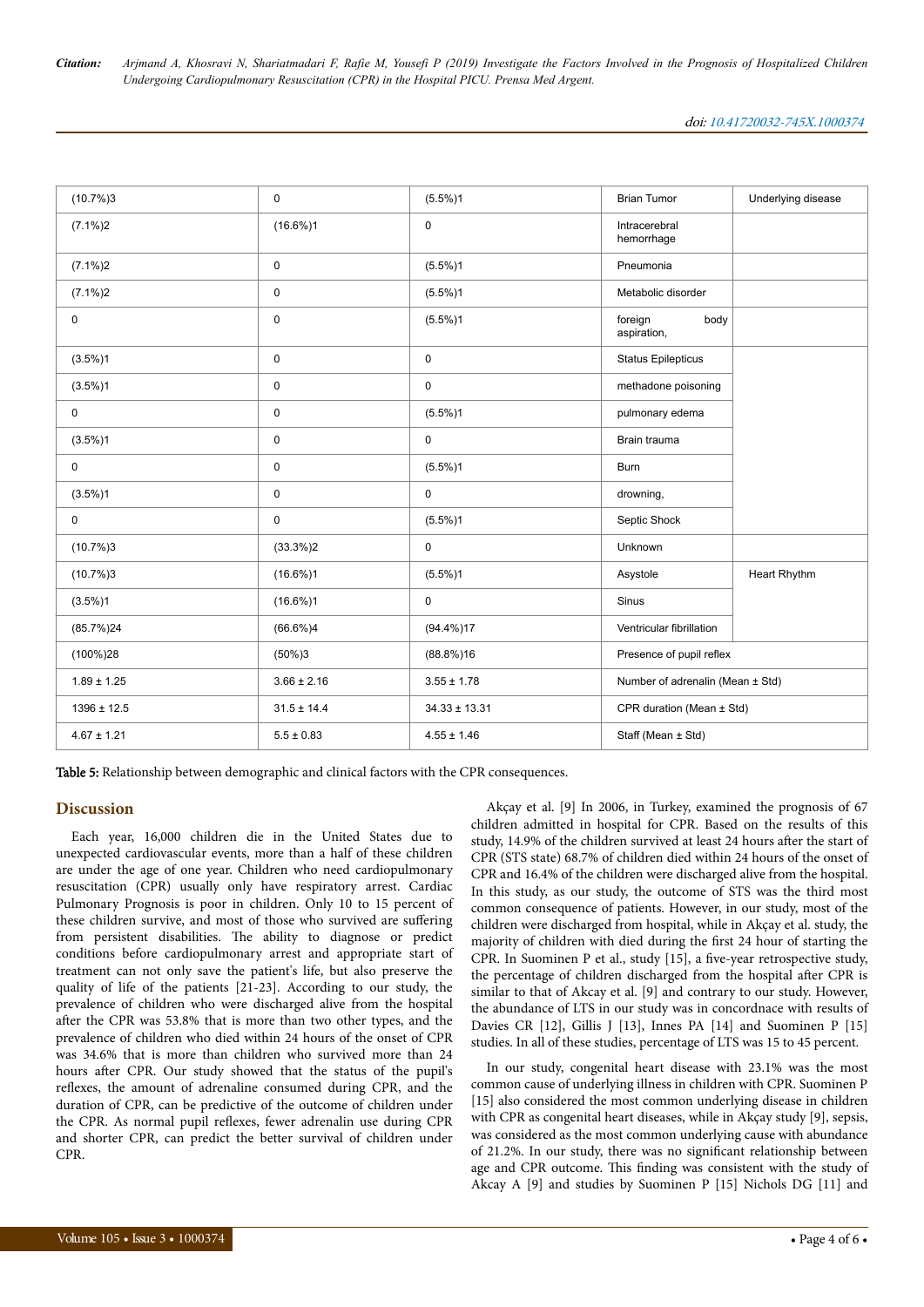Zaritsky A [24]. We also found no relation between gender and outcome of CPR in our study. Schindler MB [25], Slonim AD [26] and Robinson GR [27] also obtained similar results to our study.

According to the study of Akcay A [9] and similar to our study, CPR duration less than 5 minutes and the presence of pupils responsive to light at the onset of CPR are positive predictors of the survival probability of children. According to our study, the demographic and clinical factors such as age, Gender, GCS, underlying disease, heart rhythm, and the number of active saff in CPR ward cannot be useful in predicting the outcomes of children under CPR. Although these findings were similar to the results of the Akcay A [9] study, Friesen RM [5] and Mullie A [28] obtained different results. Friesen RM et al. [5], in a retrospective study, found that underlying diseases had a significant association with prognosis in children who undergone CPR. Also results demonstrated that none of the children with sepsis who underwent CPR, did not discharge from hospital alive. Mullie A et al. [28] examined the relationship between GCS and the outcome of CPR, and results showed that GCS could be helpful in predicting the outcome of patients before they needed CPR. Investigation of factors that are likely to interact with the outcomes of CPR in children is helpful as it can be effective in tracking and caring for children who may be at greater risk.

As a conclusion and based on the various studies that have been done so far on the relationship between children's clinical factors with CPR, it can be stated that various clinical factors can play a role in predicting the clinical outcomes of children undergone CPR, However, the exact role of these factors is still unclear and there are differences between studies. Since the role of these factors can be influenced by various factors, especially factors related to each health center, such as the level of facilities, it seems that the role of different factors in predicting the outcome of CPR should be define for each treatment center separately. In our study, according to the study method (selection of children admitted to the PICU), we did not investigate the association of factors such as the incidence of cardiopulmonary arrest (outpatient, pediatric emergency or pediatric department, etc.) with the outcome of patients. In addition, the lack of correlation between levels of blood factors such as pH and electrolyte levels with the outcomes of children under CPR was subject to study constraints, which recommends future studies taking into account these factors.

#### Conclusion

Our study showed that the presence of pupil reflexes and the lower number of adrenaline and shorter CPR duration are predictive factors for the survival of children undergone CPR. However, due to differences in the results of studies in this field, further studies in the future are recommended, considering the demographic, epidemiologic and clinical factors.

## **References**

- 1. [Bossaert L, Handley A, Marsden A \(2002\) European resuscitation](https://www.resuscitationjournal.com/article/S0300-9572(98)00037-9/fulltext) [council guidelines for the use of automated external](https://www.resuscitationjournal.com/article/S0300-9572(98)00037-9/fulltext) defibrillators by EMS providers and first [responders. Resuscitation 37: 91-94.](https://www.resuscitationjournal.com/article/S0300-9572(98)00037-9/fulltext)
- 2. Eisenberg M, Bergner L, Hallstrom A (2001) Epidemiology of cardiac arrest and resuscitation in children. Ann Emerg Med 12: 672-674.
- 3. American Heart Association (2005) guidelines for cardiopulmonary resuscitation (CPR) and emergency cardiovascular care (ECC) of pediatric and neonatal patients: pediatric basic life support. Pediatrics 117: e989-e1004.
- 4. Johari MA, Azizinejad S (2016) Study of high sensitive C-reactive protein (HS-CRP) after cardiac rehabilitation program in patients undergoing isolated CABG. Int J Biomed Sci 12: 143-148.
- 5. Friesen RM, Duncan P, Tweed WA (2003) Appraisal of pediatric cardiopulmonary resuscitation. Can Med Assoc J 126: 1055-1058.
- 6. [Lewis JK, Minter MG, Eshelmen SJ \(2004\) Outcome of pediatric](https://www.annemergmed.com/article/S0196-0644(83)80512-5/abstract) [resuscitation. Ann Emerg Med 12: 297-298.](https://www.annemergmed.com/article/S0196-0644(83)80512-5/abstract)
- 7. Ludwig S, Kettrick RG, Parker M (1998) Pediatric cardiopulmonary resuscitation. Clin Pediatr 23: 71-75.
- 8. Morris RD, Krawiecki NS, Wright JA (2007) Neuropsychological, academic, and adaptive functioning in children who survive inhospital cardiac arrest and resuscitation. J Learn Disabil 26: 46-51.
- 9. Akcay A, Baysal SU, Yavuz T (2006) Factors influencing outcome of inpatient pediatric resuscitation. Turk J Pediatr 48: 313-322.
- 10. [Orlowski JP \(1984\)](https://jamanetwork.com/journals/jamapediatrics/article-abstract/511722) The effectiveness of pediatric [cardiopulmonary resuscitation. Am J Dis Child 138: 1097.](https://jamanetwork.com/journals/jamapediatrics/article-abstract/511722)
- 11. [Nichols DG, Kettrick RG, Swedlow DB \(2001\) Factors](https://europepmc.org/abstract/med/3774565) influencing [outcome of cardiopulmonary resuscitation in](https://europepmc.org/abstract/med/3774565) [children. Pediatr Emerg Care 2: 1-5.](https://europepmc.org/abstract/med/3774565)
- 12. [Davies CR, Carrigan T \(2006\) Neurologic outcome following](https://europepmc.org/abstract/med/2958564) [pediatric resuscitation. J Neurosci Nurs 19: 205-210.](https://europepmc.org/abstract/med/2958564) Gillis J, Dickson D, Rieder M (2005) Results of inpatient pediatric resuscitation. Crit Care Med 14: 469-471.
- 13. Innes PA, Summers CA, Boyd IM (2005) Audit of paediatric cardiopulmonary resuscitation. Arch Dis Child 68: 487-491.
- 14. Suominen P, Olkkola KT, Voipio V, Korpela R, Palo R, et al. (2000) Utstein style reporting of in-hospital paediatric cardiopulmonary resuscitation. Resuscitation 45: 17-25.
- 15. Guidelines 2000 for Cardiopulmonary Resuscitation and Emergency Cardiovascular Care, pediatric advanced life support: The American Heart Association in collaboration with the International Liaison Committee on Resuscitation 102: I291-1342.
- 16. [Phillips B, Zideman D, Garcia CL, Felix M, Shwarz SU \(2001\)](http://www.medynet.com/usuarios/jraguilar/PBLSguidelines.pdf) [European resuscitation council guidelines 2000 for basic](http://www.medynet.com/usuarios/jraguilar/PBLSguidelines.pdf) [paediatric life support. Resuscitation 48: 223-229.](http://www.medynet.com/usuarios/jraguilar/PBLSguidelines.pdf)
- 17. American heart association and national academy of sciencesnational research council: standards for cardiopulmonary resuscitation (CPR) and emergency cardiac care (ECC). JAMA 227: 842.
- 18. [Brown CG, Martin DR, Pepe PE, et al. \(1992\) A comparison of](https://www.nejm.org/doi/10.1056/NEJM199210083271503?url_ver=Z39.88-2003&rfr_id=ori:rid:crossref.org&rfr_dat=cr_pub%3dwww.ncbi.nlm.nih.gov) [standard-dose and high-dose adrenaline in cardiac arrest outside](https://www.nejm.org/doi/10.1056/NEJM199210083271503?url_ver=Z39.88-2003&rfr_id=ori:rid:crossref.org&rfr_dat=cr_pub%3dwww.ncbi.nlm.nih.gov) [the hospital. N Engl J Med 327: 1051-1055.](https://www.nejm.org/doi/10.1056/NEJM199210083271503?url_ver=Z39.88-2003&rfr_id=ori:rid:crossref.org&rfr_dat=cr_pub%3dwww.ncbi.nlm.nih.gov)
- 19. Hanigan W, Giurintano C, Hallstrom C, Spinosa F, Esposito D, et al. (2011) Treatment and outcomes for pediatric head injuries in mississippi. Childs Nerv Syst 27: 583-590.
- 20. [Peberdy MA, Callaway CW, Neumar RW, Geocadin](https://www.ahajournals.org/doi/abs/10.1161/CIRCULATIONAHA.110.971002) [RG, Zimmerman JL, et al. \(2010\) American heart association](https://www.ahajournals.org/doi/abs/10.1161/CIRCULATIONAHA.110.971002) [guidelines for cardiopulmonary resuscitationand emergency](https://www.ahajournals.org/doi/abs/10.1161/CIRCULATIONAHA.110.971002) [cardiovascular care. Circulation 122: S768-786.](https://www.ahajournals.org/doi/abs/10.1161/CIRCULATIONAHA.110.971002)
- 21. Lee KJ, Marcdante KJ (2011) Assessment and resuscitation. Nelson Essentials of pediatrics. Chapter 38.
- 22. Kleinman ME, Chameides L, Schexnayder SM, Samson RA, Hazinski MF, et al. (2010) American heart association guidelines for cardiopulmonary resuscitation and emergency cardiovascular care. Circulation 122: S876-908.